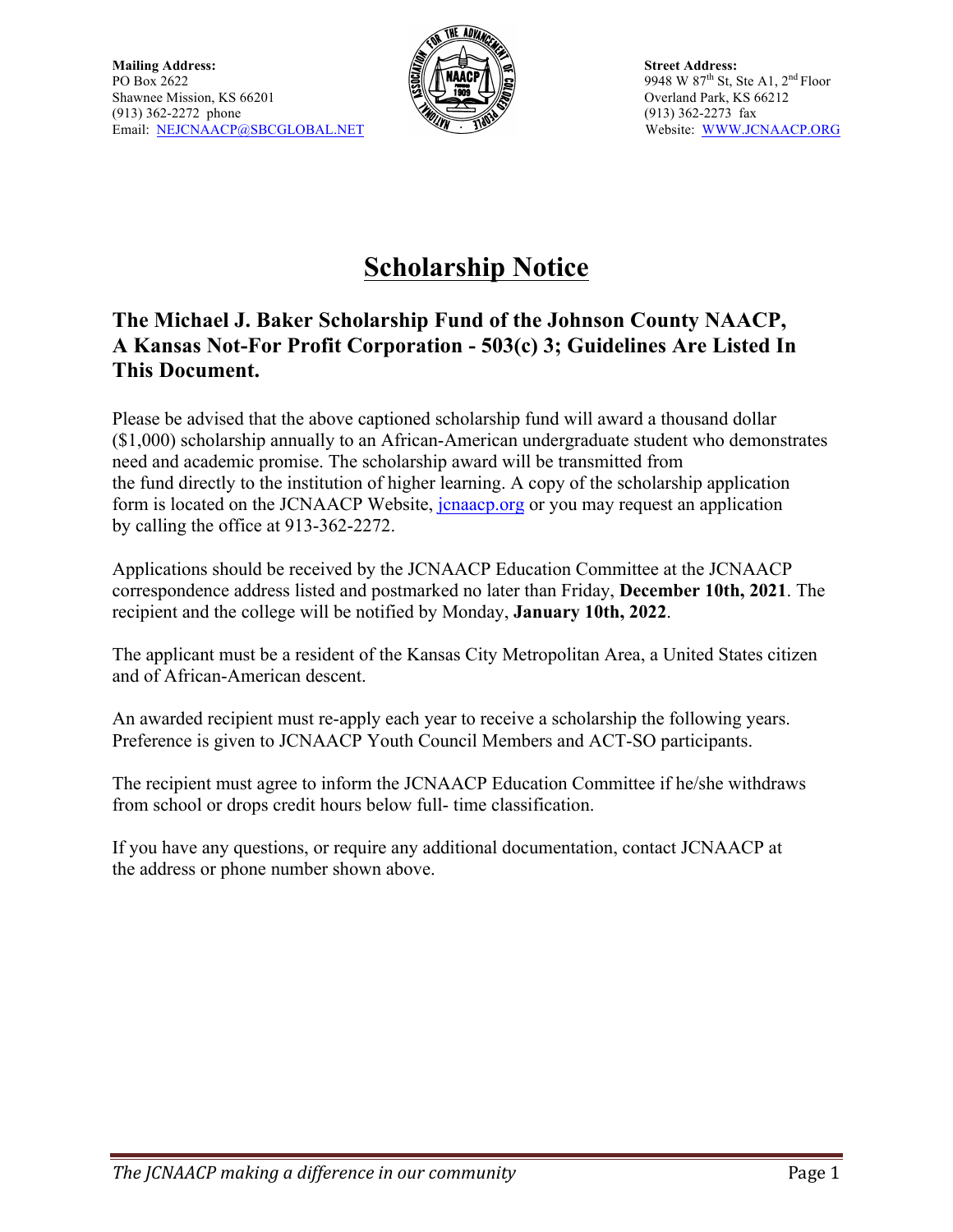

### **Provide the Following:**

- 1. Attach a sheet with a short narrative showing your financial need. Give dollar amounts of assets, tuition and other costs, student loans, and other financial details.
- 2. Attach two letters of recommendation from teachers or professors who can attest to your academic performance.
- 3. Attach transcript of your college grades to date (A photocopy is sufficient).
- 4. Attach a photograph of yourself or send by email to nejcnaacp@sbcglobal.net.

#### **Application Checklist Mail To: JCNAACP, P.O. Box 2622, Shawnee Mission, Kansas 66201**

Submit each item specified below by the deadline **(December 10th, 2021)**:

#### **1. Application Form:**

One fully completed and signed application form by the applicant.

#### **2. Financial Information:**

A narrative showing your financial need, your personal budget for the academic year showing available resources, other sources of income, anticipated expenses and other financial details showing need. If student is a dependent, both parent(s) and student must sign financial narrative.

- **3. Transcript(s) - Required** for **All** undergraduate coursework.
- **4. Two Letters of Recommendation are required.**

## **Please give answers to the following questions in summary form. Use a separate sheet of paper to answer questions.**

- 1. Write a brief statement about yourself. Include your background, interests, hobbies and any other pertinent information.
- 2. Describe educational, extracurricular and community service activities in terms of your educational goals.
- 3. What does a college education mean to you?
- 4. Describe future educational goals and objectives and how you plan to achieve them.